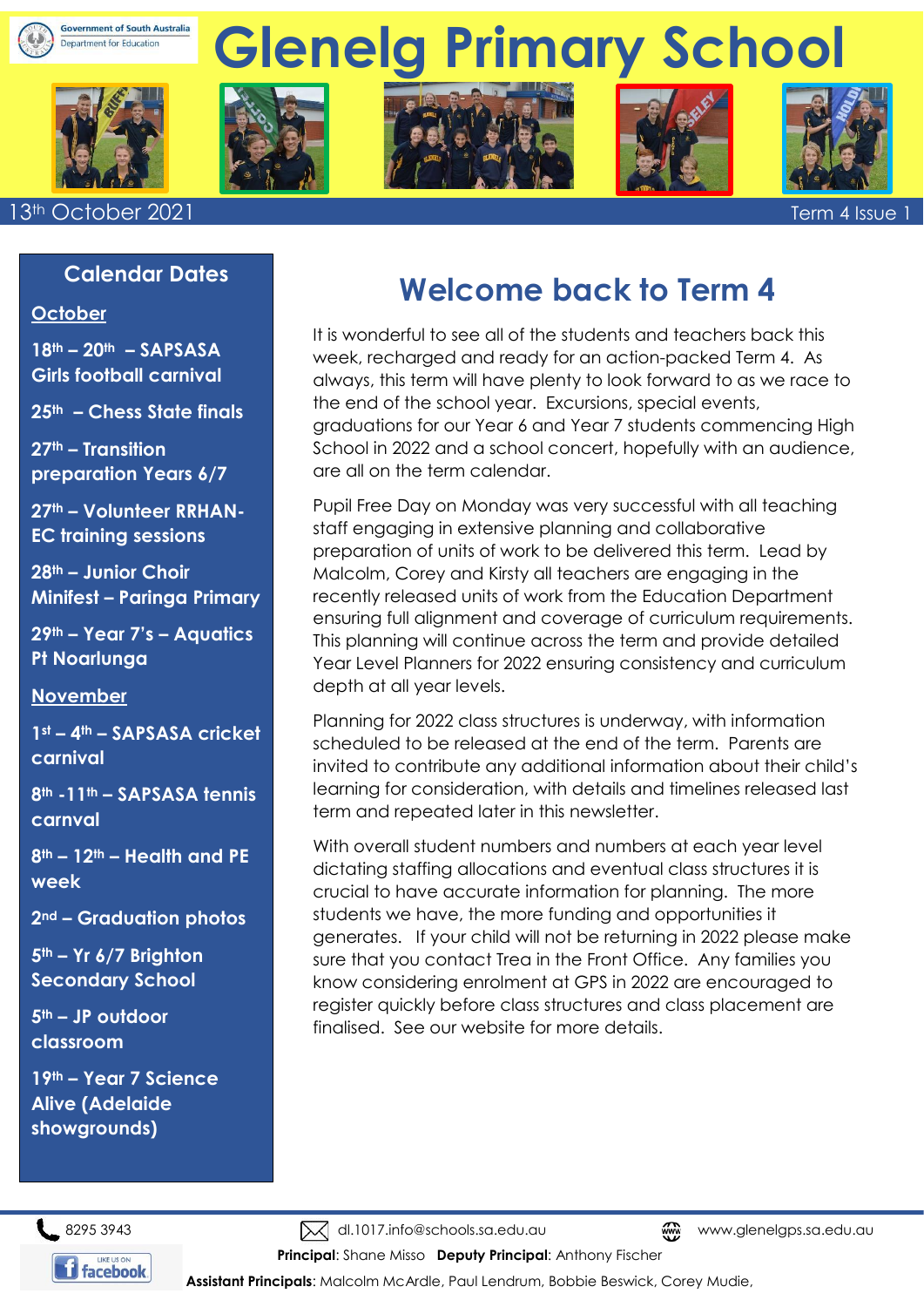## **Table Tennis**





The 2021 Student vs Teachers competition was played in the last week of Term 3 in the hall at lunchtime. Fun was had by everyone with the final score teachers 5 and students 11 who ended up winners on the day. Thank you to Allan who helps with the preparation and thank you to all who participated.

Alison Reidy Pastoral Care Worker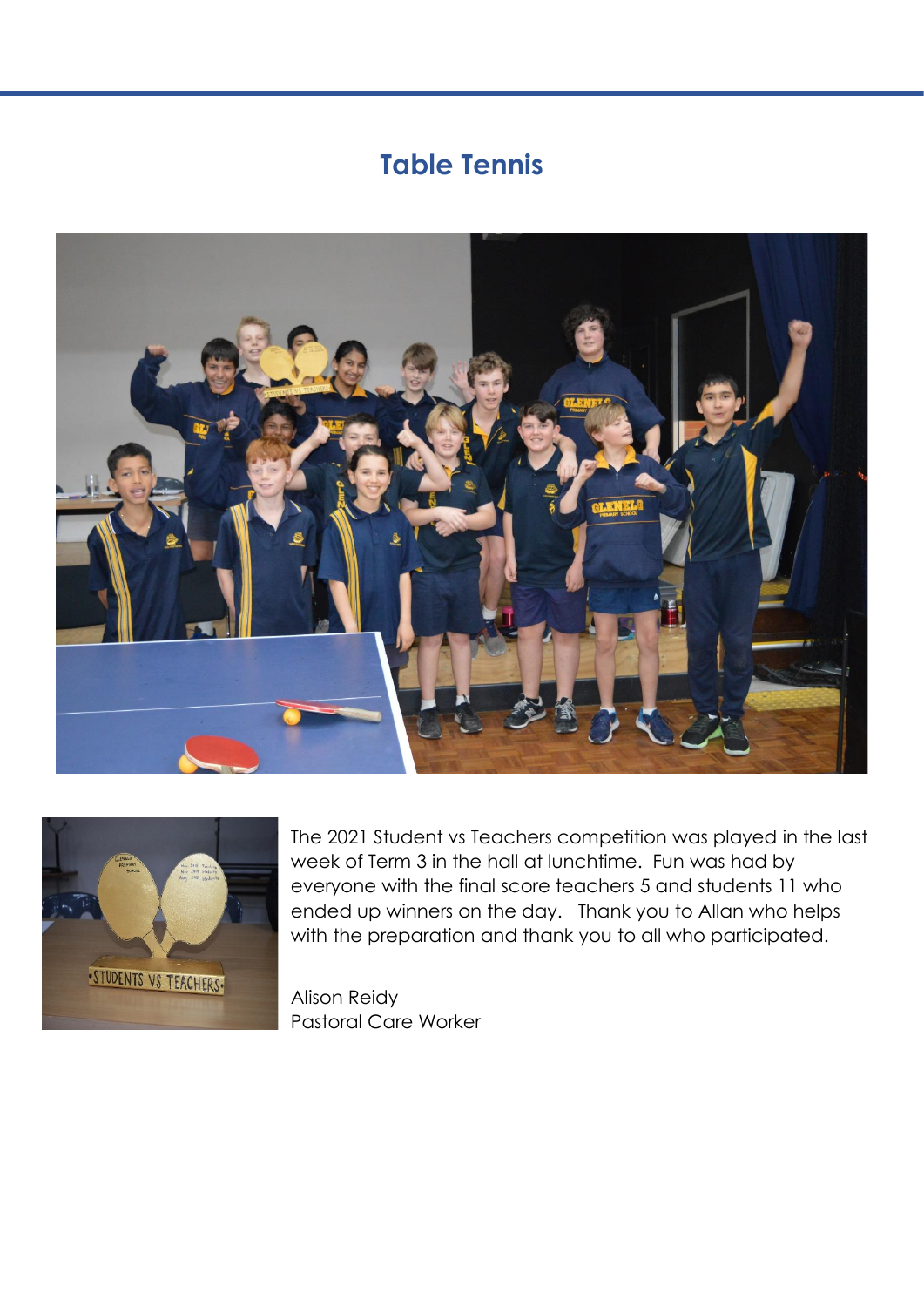## **RSPCA – Casual Day**



#### **THANKYOU GLENELG PRIMARY SCHOOL FOR YOUR GENEROUS DONATION OF \$775.95**

Wow! Glenelg Primary – thank you for your incredibly kind donation of \$775.95. On the last day of Term 3, our school fundraiser casual day was a huge success.

Unknown to us when we organised this, the RSPCA held a special fundraising event on October 7<sup>th</sup>, where every donation given was doubled thanks to their generous dollar-matching donors. As we paid our donation to the RSPCA on this day, our efforts were doubled, totalling **\$1551.90**.

Our school also donated loads of animal food, toys and blankets to the Animal Welfare League S.A.

Your support to rescue, rehabilitate and rehome animals in need was truly appreciated and will make a real life-saving difference! I hope you know that your gift will provide a precious second chance and save lives.

On behalf of all the animals, thank you again to our wonderful community

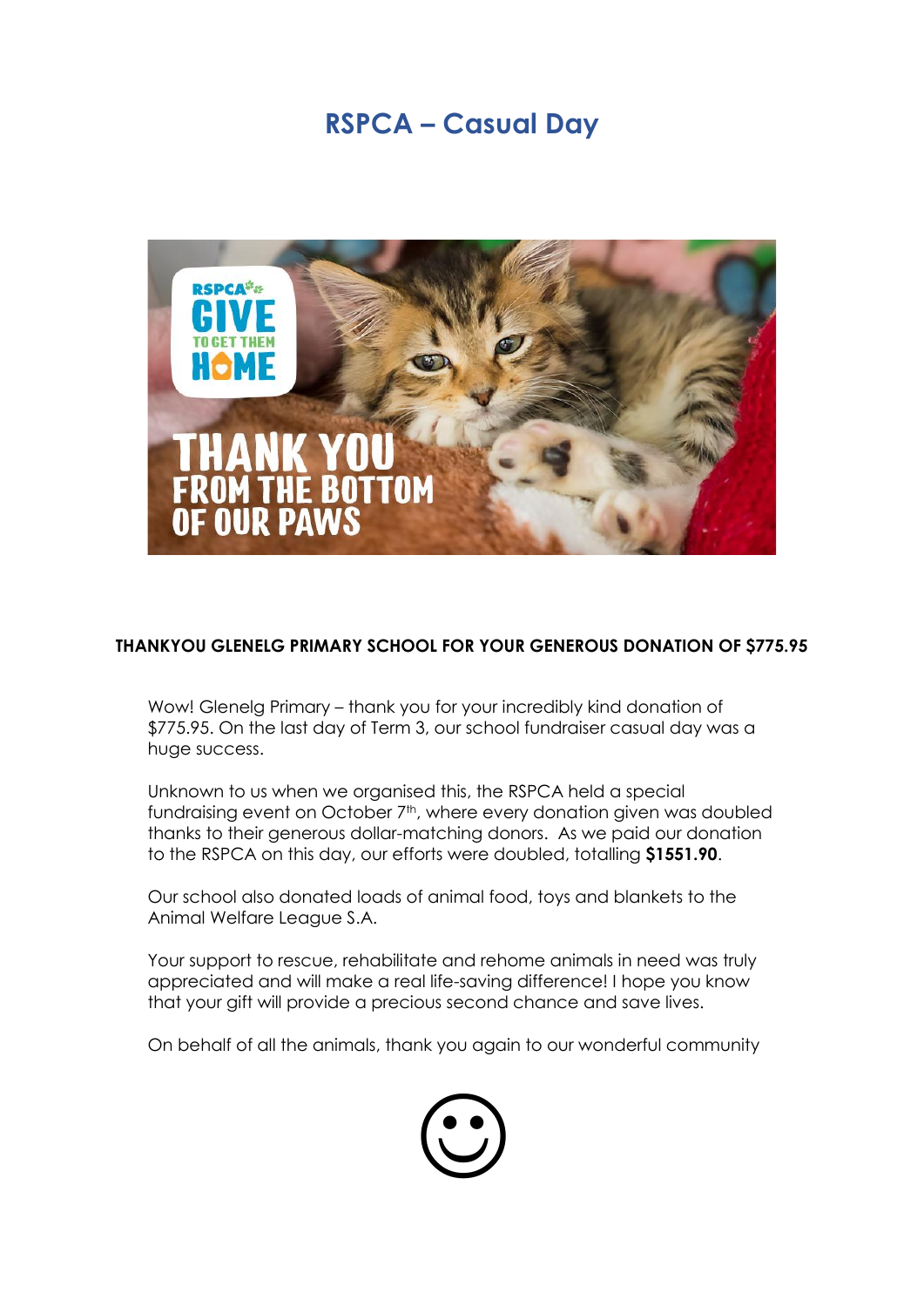# **Volunteers**

#### **New mandatory notification training session**

If you are a new or existing volunteer with a RAN (Responding to Abuse and Neglect) certificate that **does not** have an expiry date of 31 December 2024, you are required to undertake a new online course. The new training is called *Responding to Risk of Harm Abuse and Neglect – Education and Care* (RRHAN-EC). The change of name reflects changes to the legislation and the expanded content of the new course.

If you want to volunteer in 2022 this training **MUST** be completed by the 31<sup>st</sup> of December 2021.

This training can be done online by clicking the link below:

<https://www.plink.sa.edu.au/pages/external-dashboard.jsf?dashboardId=2900003>

#### **OR**

If you do not have access to a computer the school will be running training sessions on the 27<sup>th</sup> October 2021 at either 2pm or 6pm. The sessions will run for 1 hour and 15 minutes and will be the same as the online training listed above.

All registered Volunteers that have not completed this training by the 31st of December 2021 will no longer be able to volunteer at GPS until this has been completed.

Please RSVP by the 25<sup>th</sup> of October via email to Trea Schache in the Front Office

[trea.schache982@schools.sa.edu.au](mailto:trea.schache982@schools.sa.edu.au)

See GPS website for more information

<https://www.glenelgps.sa.edu.au/for-parents/volunteers/>



## **Hats – Term 4**

Please note that hats must be worn at all times when outside during Terms 1 & 4.

The school has a stock of both bucket and slouch hats available for purchase; orders can be made via the QKR app or purchased from the uniform shop on Wednesday and Friday mornings between 8.30 am - 9.30 am.



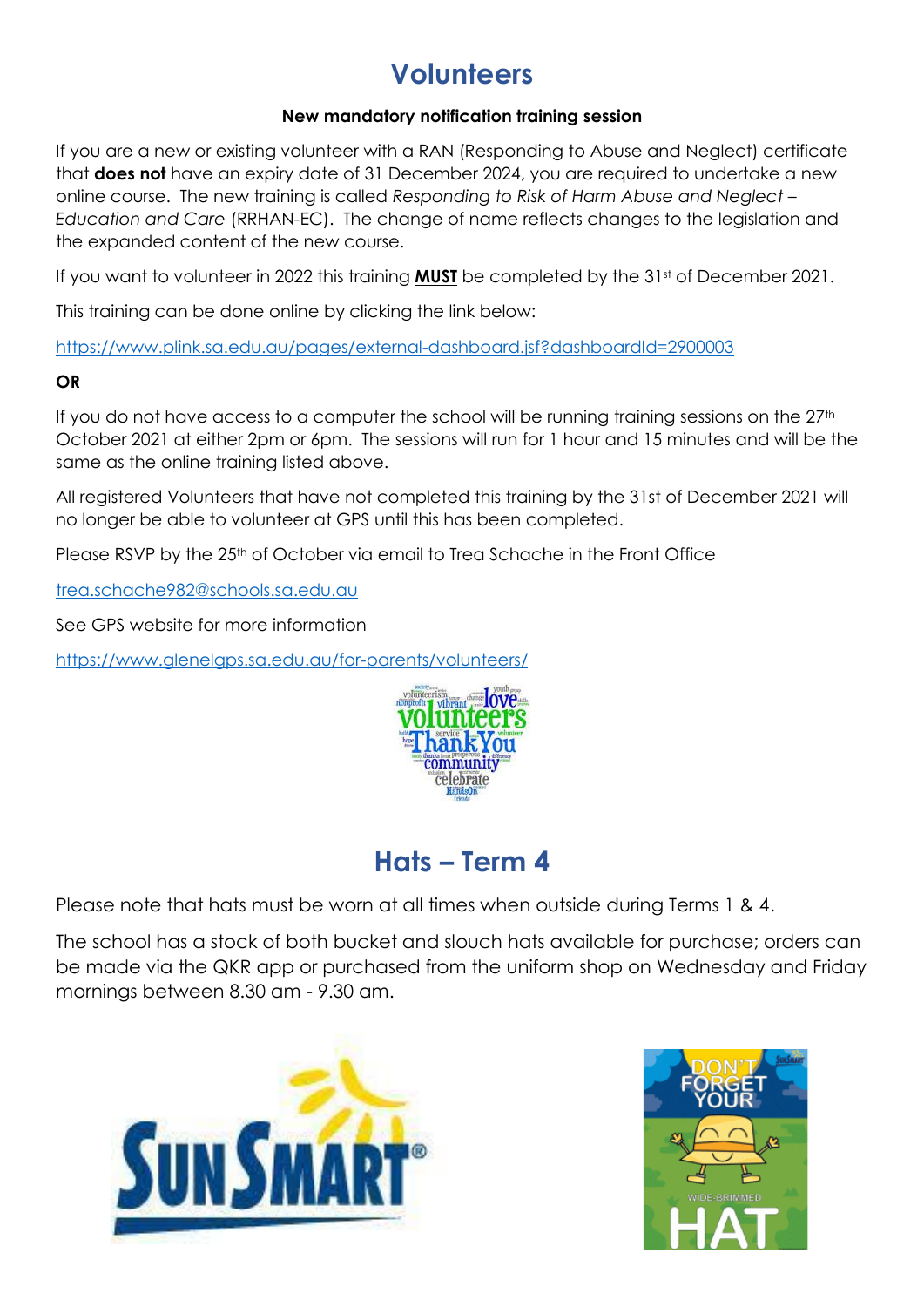## **Chess**

Many thanks to the support of the school staff who let their students out of class to participate for both Term 2 and 3 tournaments. A big thank you to Mr Mudie and Mr McArdle and all the helpers and students that helped set up and pack up on the days, and in particular a special mention to the Chess Assistants who helped the tournaments run smoothly.

#### **Term 2 Tournaments, Week 10, Monday 28th of June**

Our Term 2 Chess tournaments were well played overall and many thanks to all the students who took part. We were very lucky to have Mr. Peter Wright and Mrs Cathy Richardson volunteer to join us on the day. For years, Mr Wright has been the driving force behind the chess tournaments and the growth of interest in chess at Glenelg Primary School.

Congratulations to all the players who earned medals, and all the players on a good day of competition. Chess piece prizes were presented at the tournament. Medals and certificates were presented at the Term 3 tournament. Apologies were made to the winners in terms of the delayed presentation of medals and certificates as due to various circumstances (e.g. lockdown).

#### **Term 2 Tournament Medal and Certificate Results**

**Kings**

Gold - Charles R Silver - Hudson H Tied Bronze - Angus N Devin K Harry Mc Fair player award - Jaden B

#### **Queens**

Gold - Ella M Silver - Aashna S Bronze - Vinayika C Fair player award - Delanie R

#### **Open**

Gold - Seb B Silver - Jack E Bronze - Oliver M Fair player award - Milly S

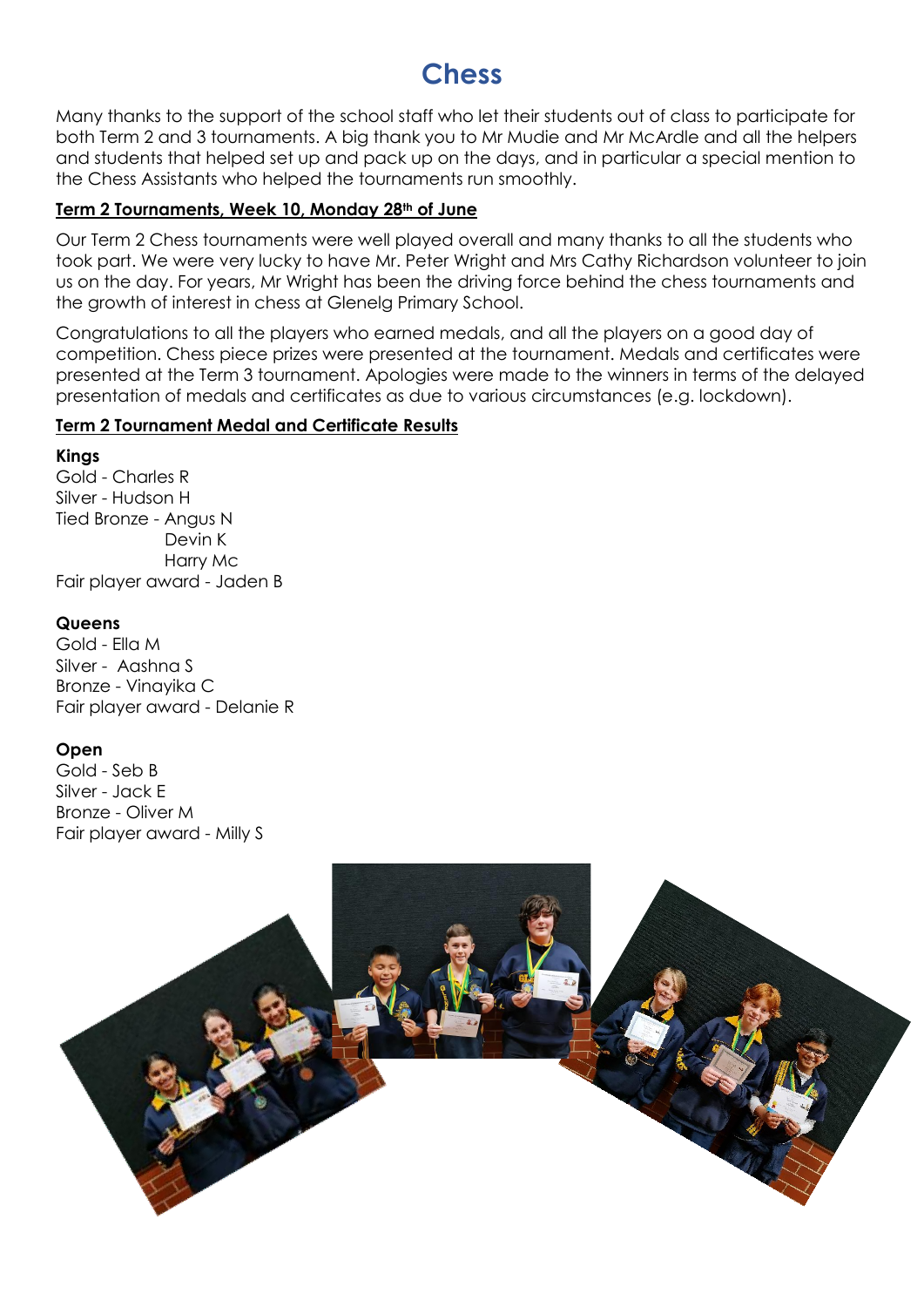#### **Term 3 Tournaments, Week 10, Tuesday 21st of September**

Our Term 3 Chess tournaments were a great success. Many thanks to all the students who took part and played their best. We were again very lucky to have Mr. Peter Wright volunteer to join us on the day.

Congratulations to all the players who earned medals, and all the players on a great day of competition. The focus and behaviour of the students was fantastic. Chess piece prizes, medals and certificates were presented at the tournament.

Term 3 Tournament Medal and Certificate Results

Kings Gold Davik C Silver Owen B Bronze Charlie K Fair player award: Ansh G

**Queens** Gold Emma C Silver Thisali P Bronze Alia T Fair player award: Twiggy S

Open Gold Sid W Silver Jack E Bronze Ash T Fair player award: Finn M

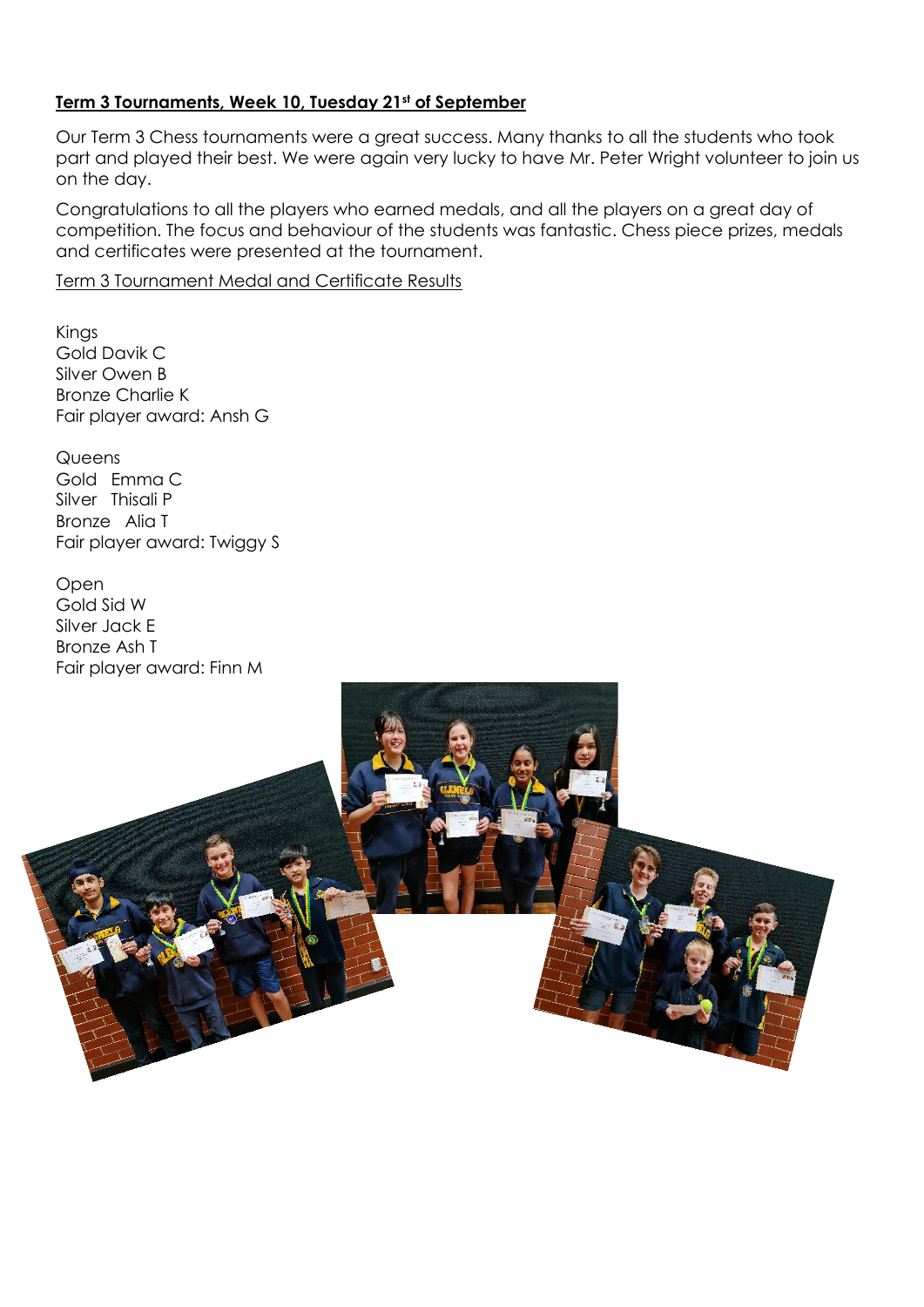## **Brighton Secondary transition visits**

As part of the transition to secondary program, our Year 6 and 7 students enrolled at Brighton Secondary School in 2022 will take part in a whole day visit on Friday the 5<sup>th</sup> of November.

This will be held as a normal school day but parents will need to drop the students and Brighton SS at 8.45 am and pick them up there at 3.00 pm. Students will require lunch, snacks, and a drink as normal, and be in Glenelg school uniform. Three of our teachers will be there as support during the day working with the Brighton staff.

There will be a program offered at Glenelg PS for those enrolled in other secondary schools. This transition visit is an addition to the state-wide transition visits in December. Year 6 on Thursday 2<sup>nd</sup> of December and Year 7 on Friday 3<sup>rd</sup> of December. On these days all students will visit their new state secondary school. Private schools may have other arrangements that they will communicate with you.

**Paul Lendrum Assistant Principal**

## **2022 classes – opportunity to provide information**

The process for making 2022 classes is underway. To help us accurately construct classes, please let Trea know in the Office as soon as possible if you intend to leave Glenelg at the end of 2021.

Leadership and teachers use their knowledge of students and the specific needs of the children to place them into the best possible balanced and productive learning environment. While there is no guarantee that students will be placed 'with best friends', students will be placed in classes with familiar others that they learn well with.

Parents can write a short letter about their child's educational needs for next year. This is not a time to request a particular teacher but a chance to inform us of any relevant information in regards to your child's learning situation or placement. With a school as large and complex as this one, we are not able to make promises about children being placed with particular teachers or in specific situations. Please e-mail the school at

dl.1017.info@schools.sa.edu.au

or address a letter to Shane Misso and mark it 'Private and confidential'. **If you do write a letter or e-mail, please include your child's first and last name and their 2021 Room number.** Letters must be passed to Front Desk staff at school by the end of week two next term, Friday 22nd October, for consideration, and e-mails must be sent by that same date. Please do not 'have a word with a teacher' to provide information – a written letter or e-mail is the only way we can accept information.